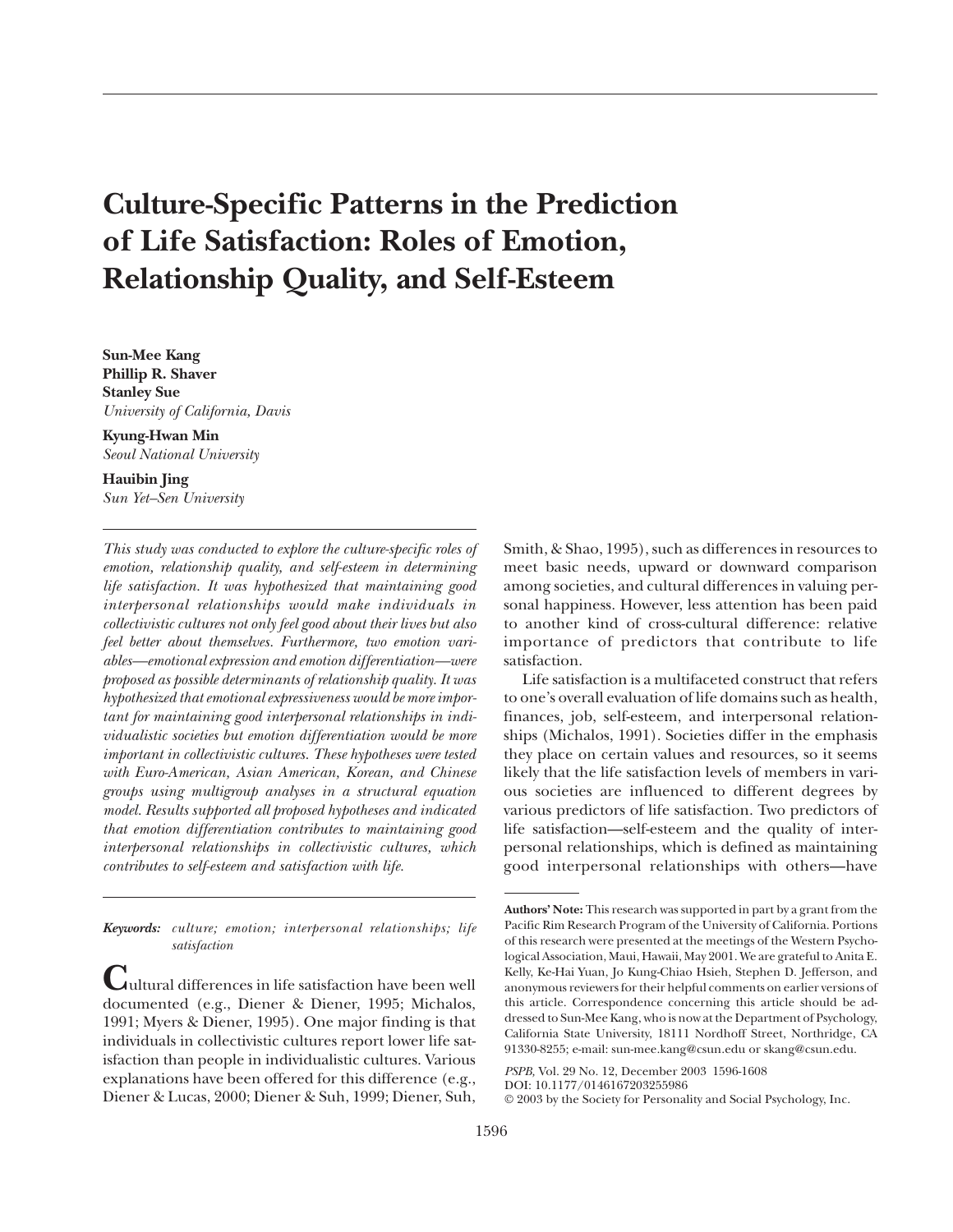received much attention from cross-cultural psychologists because the core priorities of individualism (e.g., independence and uniqueness) and collectivism (e.g., fitting into a web of interpersonal relationships) are closely associated with self-esteem and relationship quality, respectively (Markus & Kitayama, 1991; Triandis, 1989).

The main purpose of the present study is to explore culture-specific patterns in the prediction of life satisfaction, focusing on the relative importance of relationship quality in collectivistic cultures. To address this goal, we first argue that previous studies failed to reveal important culture-specific patterns because of (a) misspecifications of models that predict life satisfaction and (b) assessing relationship quality based on only a few close relationships. As an alternative model, we propose that relationship quality predicts not only life satisfaction but also self-esteem in collectivistic societies when a new measure of relationship quality is employed. We also demonstrate the significant roles of emotion in the culture-specific psychological processes that determine relationship quality and self-esteem.

# RELATIVE IMPORTANCE OF RELATIONSHIP QUALITY IN COLLECTIVISTIC CULTURES

A review of previous studies on life satisfaction, selfesteem, and relationship quality reveals somewhat perplexing findings: Although the importance of maintaining good interpersonal relationships in collectivistic cultures has been underscored by a number of theorists (e.g., Markus & Kitayama, 1991; Triandis, 1989), empirical studies have not seemed to support that argument. For example, Diener and Diener (1995) were among the first to discuss the relative contributions of self-esteem and interpersonal relationships to life satisfaction in individualistic and collectivistic cultures. After analyzing data from 31 countries (Michalos, 1991), they found that self-esteem was a more important predictor of life satisfaction in individualistic than in collectivistic societies. This finding was consistent with expectations derived from the core assumptions of individualism. However, Diener and Diener (1995) also found no difference in the association between family satisfaction and life satisfaction between individualistic and collectivistic societies. Furthermore, the relation between friendship satisfaction and life satisfaction was much stronger in individualistic than in collectivistic cultures. This made it seem that quality of interpersonal relationships might actually matter more in individualistic than in collectivistic cultures.

The results from Kwan, Bond, and Singelis's study (1997) also did not support the importance of relationship quality in collectivistic societies. After proposing a model in which self-esteem and relationship harmony

independently predict life satisfaction, Kwan et al. tested the model using a multigroup analysis in a structural equation model. The data from college students in the United States and Hong Kong suggested that whereas self-esteem was a more important predictor of life satisfaction than relationship harmony among students in the United States, the two domains contributed *equally*to life satisfaction among students in Hong Kong. Their results were replicated by Uchida, Kitayama, Mesquita, and Reyes (2001). Although Uchida et al.'s concepts were somewhat different from those of Kwan et al. (i.e., happiness and perceived social support instead of life satisfaction and relationship harmony), Uchida et al. obtained a comparable pattern of results: Self-esteem was more important than perceived social support in predicting happiness in the U.S. sample, whereas these two factors contributed *equally* to happiness in samples from Japan and the Philippines.

These studies suggest that relationship quality is not as important in collectivistic cultures as theories of individualism and collectivism have implied (Kagitcibasi, 1995; Markus & Kitayama, 1991; Triandis, 1989, 1995), at least where the prediction of life satisfaction is concerned. However, this conclusion may be premature. Careful examination of the previous studies suggests to us that the relation between self-esteem and relationship quality was incorrectly conceptualized in their structural equation models, which led to underestimation of the importance of relationship quality in predicting life satisfaction.

# REFINING THE RELATION BETWEEN SELF-ESTEEM AND RELATIONSHIP QUALITY

In Kwan et al.'s study (1997), self-esteem and relationship harmony were constrained to be independent, which was supported by their data. Kwan et al. did not provide the reasoning behind this independence hypothesis but the hypothesis might make sense from an individualistic perspective. It has been argued that selfesteem in individualistic cultures is based mainly on personal achievement and self-expression (Markus & Kitayama, 1991), as depicted in "expressive individualism" (Bellah, Madsen, Sullivan, Swidler, & Tipton, 1985). Having good relationships with others might not necessarily boost self-esteem in those societies, although it certainly contributes to life satisfaction. However, this independence hypothesis may not work in collectivistic cultures because maintaining harmonious interpersonal relationships with others may be important for both self-esteem and life satisfaction: If the basic value of collectivism is connectedness with others and maintaining good interpersonal relationships with others is considered to be "a culturally mandated task" (Markus & Kitayama, 1991, p. 230), performing the task successfully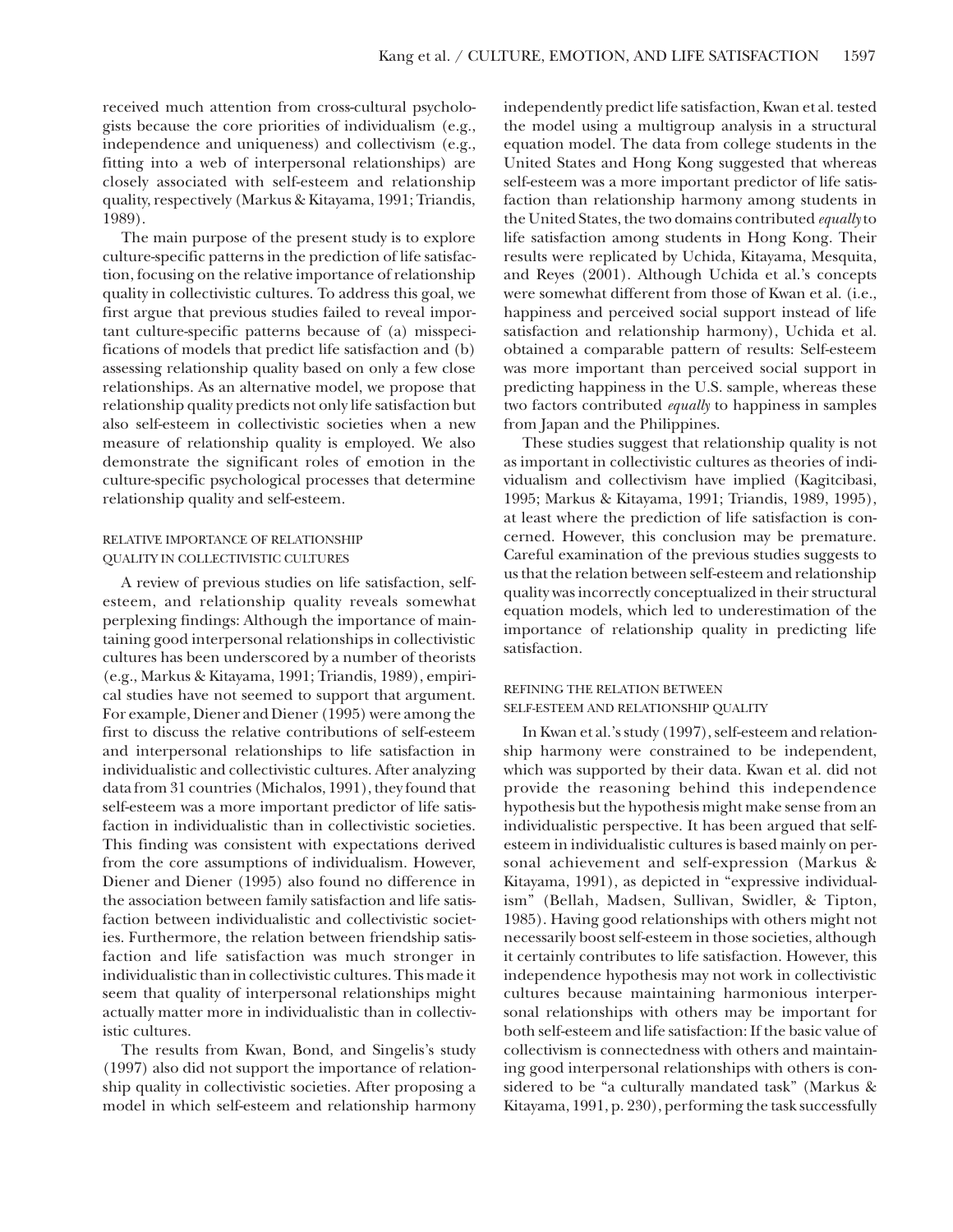should lead members of collectivist societies to feel better about themselves, as self-efficacy theories imply (Bandura, 1982).

This analysis implies that Kwan et al.'s model should be modified by adding a path from relationship quality to self-esteem for collectivistic societies. If this path is supported by data, it would help to explain why relationship quality is so important in collectivistic cultures because it has both direct and indirect (mediated through self-esteem) influences on life satisfaction.

# REDEFINING THE RANGE OF INTERPERSONAL RELATIONSHIPS

Our modified hypothetical model, however, seems to be at odds with existing studies. We would expect the association between relationship quality and self-esteem to be stronger in collectivistic cultures. Contrary to this expectation, a culture-invariant association between the two variables has been documented. For example, Diener and Diener (1995) found that the associations between self-esteem and satisfaction with family/friend relationships were not much different in collectivistic and individualistic cultures (as displayed in Table 4 on p. 658). Endo, Heine, and Lehman (2000) also reported that correlations between self-esteem and evaluation of one's own interpersonal relationships were similar among European Canadians ( $r = .17, .26, -.11$  for family member, best friend, and romantic partner, respectively) and Japanese  $(r = .14, .24, -.10, respectively)$ . Furthermore, Uchida et al. (2001) reported that the coefficients for the path leading from social support to self-esteem in their multigroup analyses were not significantly different for respondents in the United States, the Philippines, and Japan (.44, .36, and .28, respectively).

Close examination reveals, however, that the previous studies shared one common feature that might explain why a culture-invariant pattern was found. All of the measures used in those studies assessed only close relationships by asking participants to think about or rate their relationships with family members, a romantic partner, or abest friend (e.g., Endo et al., 2000). The Perceived Social Support Scale used by Uchida et al. (2001) instructed participants to imagine a person who was close to them, such as a parent, sibling, friend, or significant other, and rate the degree of social support received from that particular person.

Close relationships are presumably important to individuals in most societies (Oyserman, Coon, & Kemmelmeier, 2002): Regardless of cultural background, close relationships play an essential role in human life. Moreover, close relationships should play a role in shaping self-esteem (Leary, 2002; Leary & Baumeister, 2000; Leary & Downs, 1995) because individuals incorporate other people's perceptions into their sense of self (Aron & Aron, 1996). We suspected that the culture-invariant association between selfesteem and the perception of close relationships reflects the culture-invariant role of close relationships in human life and effects of close relationships on selfesteem.

Nonetheless, if members of collectivistic cultures place greater value on maintaining harmonious interpersonal relationships with others than do people in individualistic societies (Kagitcibais, 1995; Markus & Kitayama, 1991; Triandis, 1989), this cultural difference should be evident when a broader range of interpersonal relationships is considered. For example, in collectivistic cultures, the notion of "good" or "harmonious" interpersonal relationships may be interpreted more broadly than in individualistic cultures and bring to mind extended family members, neighbors, work colleagues, and the members of social and interest groups (e.g., groups of people from the same hometown or who graduated from the same school). Maintaining good relationships with people in this extended interpersonal network may not be a priority for members of individualistic cultures and may have relatively little to do with their self-esteem, but this task could be important for members of collectivistic societies and therefore have a substantial influence on their self-esteem. Thus, it seemed important to reexamine the relations between relationship quality and self-esteem using a measure that is not limited to a few close relationships and asks how much people care about maintaining harmonious interpersonal relationships with others in general.

In summary, we hypothesized that a cross-cultural difference in the association between self-esteem and relationship quality would emerge if we assessed the quality of relationships with a broader range of other people. If our hypothesis is supported, it will imply that relationship quality is more important for predicting lifesatisfaction in collectivistic cultures because relationship quality has both direct and indirect influences (mediated through self-esteem) on life satisfaction.

# ROLE OF EMOTION IN DETERMINING RELATIONSHIP QUALITY AND SELF-ESTEEM

Another goal of the present study was to explore some of the determinants of self-esteem and relationship quality for understanding culture-specific associations among self-esteem, relationship quality, and life satisfaction. Self-construal (Kwan et al., 1997), the Big Five personality traits (Benet-Martínez & Karakitapoglu-Aygün, 2003; Kwan et al., 1997; Schimmack, Radhakrishnan, Oishi, Dzokoto, & Ahadi, 2002), and sympathy (Uchida et al., 2001) have been considered in this regard, and interestingly, all of these variables displayed culture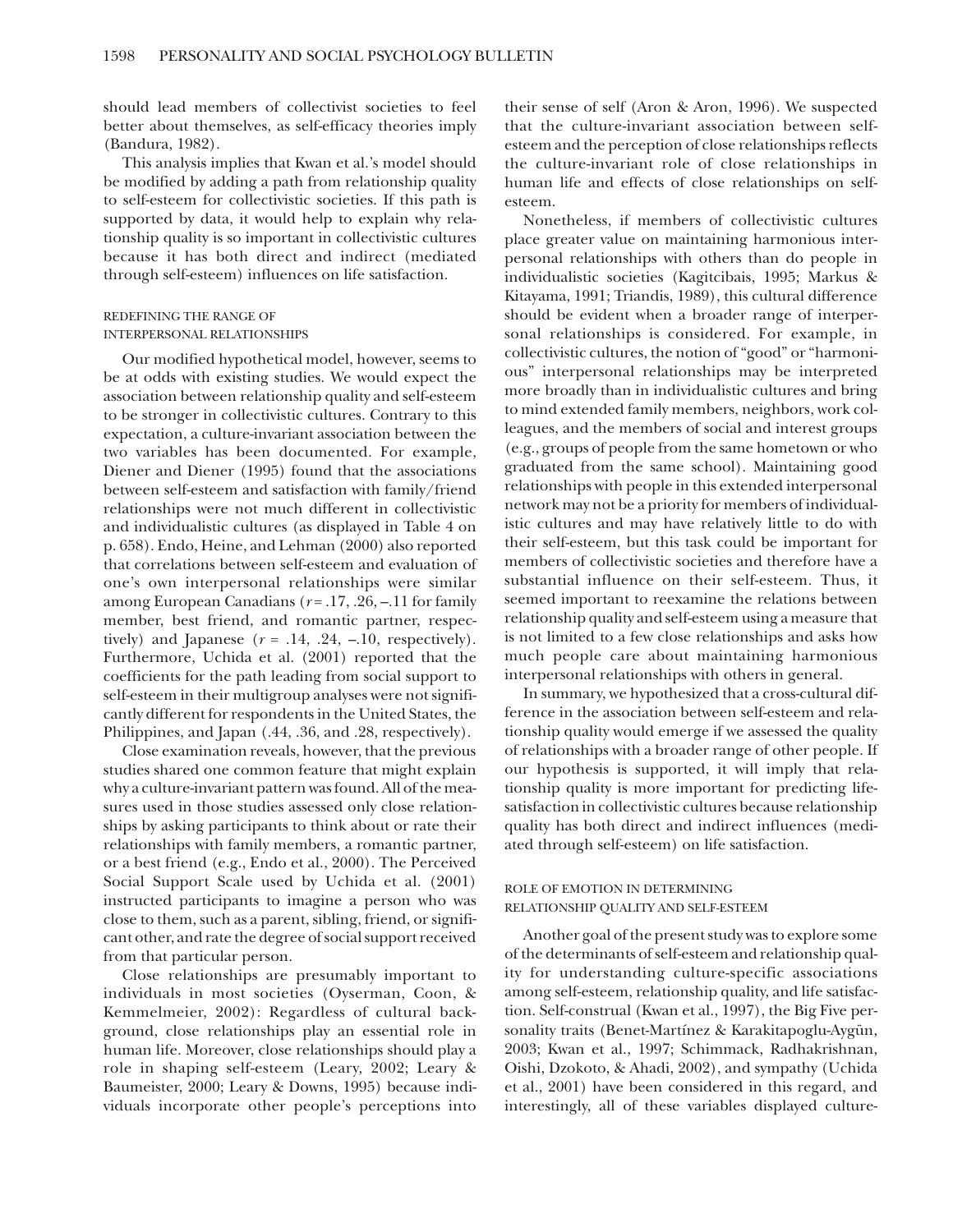invariant patterns in the prediction of self-esteem and relationship quality.

No studies have focused primarily on the role of emotion, although it is considered to be important in maintaining interpersonal relationships (e.g., Buck, 1984; Izard, 1991) and self-esteem (e.g., Brown, 1993). More important, emotion has been shown to have culturespecific functions in social environments (Ekman & Friesen, 1975; Mesquita& Frijda, 1992; Russell, 1995), which may mean that emotion variables function differently in different cultures when they are used to predict relationship quality.

# EMOTION AND RELATIONSHIP QUALITY: CULTURE-SPECIFIC PATTERNS

Among the various aspects of emotion, emotional expression has probably been explored most thoroughly as an influence on communication and interpersonal adaptability (Planalp, 1999). Although research on emotional expression has supported the existence of universal basic emotions (e.g., Ekman & Friesen, 1975; but see Russell, 1995), cultural differences in emotional expression also have been observed (e.g., Briggs, 1970; Levy, 1973; Lutz, 1987). One of the common notions about East Asians is that they are less emotionally expressive than Westerners. As the well-known concept of "display rules" (Ekman & Friesen, 1969) suggests, these cultural differences may exist not because East Asians experience less emotion than Westerners but because of inhibitory display rules imposed by their societies (Mesquita & Frijda, 1992). If so, an interesting question is why this cultural practice (inhibition of emotional expression) was introduced into East Asian societies.

A plausible explanation for the cultural difference was provided by Oyserman et al. (2002). They speculated that members of collectivistic societies are socialized to control their emotional expressions so as to maintain ingroup harmony. In contrast, members of individualistic societies are encouraged to express their feelings more directly because they do not expect others to "read their mind" in social interactions (Markus & Kitayama, 1991). One testable hypothesis derived from this speculation is that expressing one's feelings is more important for maintaining good interpersonal relationships in an individualistic culture than in a collectivistic culture. This hypothesis suggests an additional question: What emotion variables might be important for the maintenance of harmonious interpersonal relationships in collectivistic cultures?

A recent study by Kang and Shaver (in press) introduced a new measure of emotional complexity that seems to be important in predicting the maintenance of good interpersonal relationships. The new scale assesses the degree to which a person has (a) a broad range of

emotional experiences (hereafter called emotional range) and (b) a propensity to make subtle distinctions within emotion categories (called emotion differentiation). Kang and Shaver argued that emotional complexity, so defined, would increase a person's interpersonal adaptability because behaving appropriately in interpersonal situations often requires understanding other people's feelings (De Rivera, 1984). To understand others' feelings, individuals may benefit from having varied and well-differentiated emotional experiences because understanding others' feelings is based at least in part on understanding one's own feelings (Saarni, 1997). The results of two large-scale studies supported the hypothesis that emotional complexity would be associated with greater interpersonal adaptability (Kang & Shaver, in press).

Kang and Shaver also found that emotion differentiation, not emotional range, was the major contributor to interpersonal adaptability. This finding has been replicated in follow-up studies (Kang, 2003), along with an interesting ethnic difference: Emotion differentiation plays a more important role in predicting the quality of interpersonal relationships (assessed as one aspect of interpersonal adaptability) in Asian American groups than in European American groups. This finding suggests that emotion differentiation may be one of the qualities that help Asians to maintain good interpersonal relationships because it allows members of collectivistic societies to be sensitive to each others' feelings rather than focusing on the expression of their own feelings (Oyserman et al., 2002).

In sum, two emotion variables are expected to predict culture-specific patterns in the determination of relationship quality: Emotional expression may be more important to interpersonal relations in individualistic cultures, whereas emotion differentiation (a determinant of interpersonal sensitivity) may be more important in collectivist societies. These hypotheses were tested in the current study.

## EMOTION AND SELF-ESTEEM: CULTURE-GENERAL PATTERNS

Emotion also plays a pivotal role in self-esteem because self-esteem has been defined as a general feeling about oneself (Robins, Tracy, Trzesniewski, Potter, & Gosling, 2001). Close associations between emotion and self-esteem have been illustrated in research on positive affect (PA) and negative affect (NA). A number of studies have demonstrated that PA and NA are closely connected with self-esteem (e.g., Brown & Marshall, 2001; DeNeve & Cooper, 1998; Watson & Clark, 1984), such that high PA individuals tend to feel good about themselves, whereas high NA individuals tend to have a negative self-view.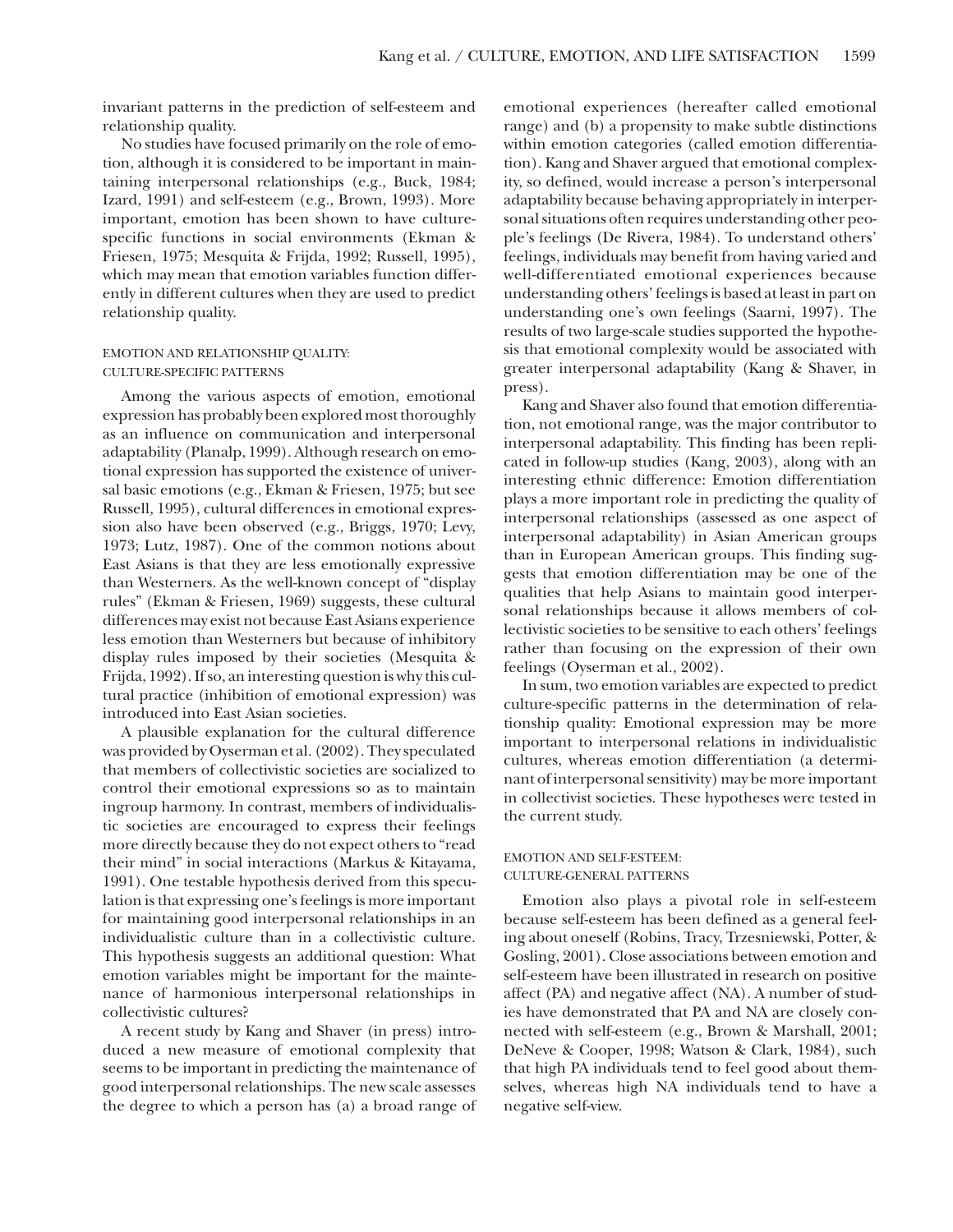NA and PA, as well as valence and arousal, are perhaps the fundamental underlying dimensions that can be used to study individual differences in self-reported mood (Feldman, 1995; Feldman Barrett & Russell, 1998; Watson & Tellegen, 1985). When these two dimensions are assessed at the trait level, trait PA and NA are considered to be pervasive predispositions to experience positive or negative emotions (Watson, Clark, & Tellegen, 1988). Although few studies have examined the relations among PA, NA, self-esteem, and culture, Kwan et al. (1997) reported that the Big Five personality traits predicted self-esteem in both the United States and Hong Kong. In other words, the path coefficients from the five personality variables to self-esteem were equivalent across the two cultural groups. Because trait PA and NA correspond roughly to Extraversion and Neuroticism, respectively (Watson et al., 1988), a similar pancultural influence of emotionality on self-esteem could be expected.

One caveat should be considered, however. PA and NA are fairly independent of each other (Watson et al., 1988), whereas Extraversion is substantially (and negatively) related to Neuroticism (John & Srivastava, 1999). Furthermore, several studies have revealed interesting cross-cultural differences in emotionality: North Americans tend to maximize experiencing positive emotions and minimize experiencing negative emotions. This tendency is weaker in Asian societies (Diener et al., 1995; Kityama & Markus, 1999; Kitayama, Markus, & Kurokawa, 2000). One of the goals of the current study was to see whether the links from PA and NA to selfesteem would be similar in the United States, Korea, and China.

## OVERVIEW OF THE PRESENT STUDY AND MAJOR HYPOTHESES

Our goals were threefold: First, we wished to evaluate the importance of relationship quality as a determinant of life satisfaction in collectivistic cultures by showing that relationship quality has both a direct and an indirect effect (mediated through self-esteem) on life satisfaction. To accomplish this goal, we proposed a new way to assess relationship quality that is not limited to a few close prelateships. Second, cultural differences in emotional expression and emotion differentiation were explored as possible predictors of relationship quality. Finally, the pancultural influence of emotionality (PA and NA) on self-esteem was examined.

To address these issues, four cultural groups from three nations—Euro-American, Asian American, Korean, and Chinese—participated in the study. We separated Asian Americans from Euro-Americans rather than treating them as a homogeneous group because we wished to compare the Euro-American group with Asian

groups differing in degree of acculturation to American society, that is, Asian Americans with Asians residing in Korea and China. The major hypotheses were as follows: (a) The association between self-esteem and relationship quality would be stronger in Korean and Chinese groups than in the Euro-American group; (b) emotional expression would be more important for relationship quality than emotion differentiation in the Euro-American group, whereas emotion differentiation would be more important than emotional expression for the Korean and Chinese groups; and (c) PA and NA would predict self-esteem to the same extent in all of the cultural groups studied. No specific hypotheses were advanced with respect to the Asian American group because of the paucity of relevant research, although a recent study (Benet-Martínez & Karakitapoglu-Aygün, 2003) found no ethnic differences between Euro-American and Asian American groups in the prediction of life satisfaction.

#### **METHOD**

#### *Participants and Procedure*

Participants included 170 Euro-American students (129 women) and 149 Asian American students (114 women) at the University of California, Davis, who received extra credit. A packet of questionnaires was completed in small group sessions. In addition, 179 students (100 women) at Seoul National University and Joong-Moon Medical School in Korea and 141 students (71 women) at Sun Yet-Sen University in China filled out a questionnaire packet either in class or as a take-home assignment. All participants ranged in age from 17 to 43, with a mean of 20.33 years (*SD* = 2.50), and there were no significant differences in age across the four groups.

Asian American students consisted of 77 Chinese, 24 Vietnamese, 23 Filipinos, 8 Hmongs, 8 Koreans, 6 Japanese, and 3 with mixed Asian background. Although 69 Asian Americans (46%) were not born in the United States, 52% of them came to live in the United States at or before age 8 (*M* = 8.16, *SD* = 5.11). Seventy-seven percent of Asian American students reported that they were raised only or mainly in the United States. This profile of the Asian American group suggested that they were more closely identified with American culture than with their Asian cultural background.

## *Materials*

*Life satisfaction*. This was measured by the Satisfaction With Life Scale (SWLS) (Diener, Emmons, Larsen, & Griffin, 1985), which contains five items that are rated on a7-point scale (1 = *strongly disagree*,7= *strongly agree*). Sample items are "I am satisfied with my life" and "In most ways, my life is close to my ideal."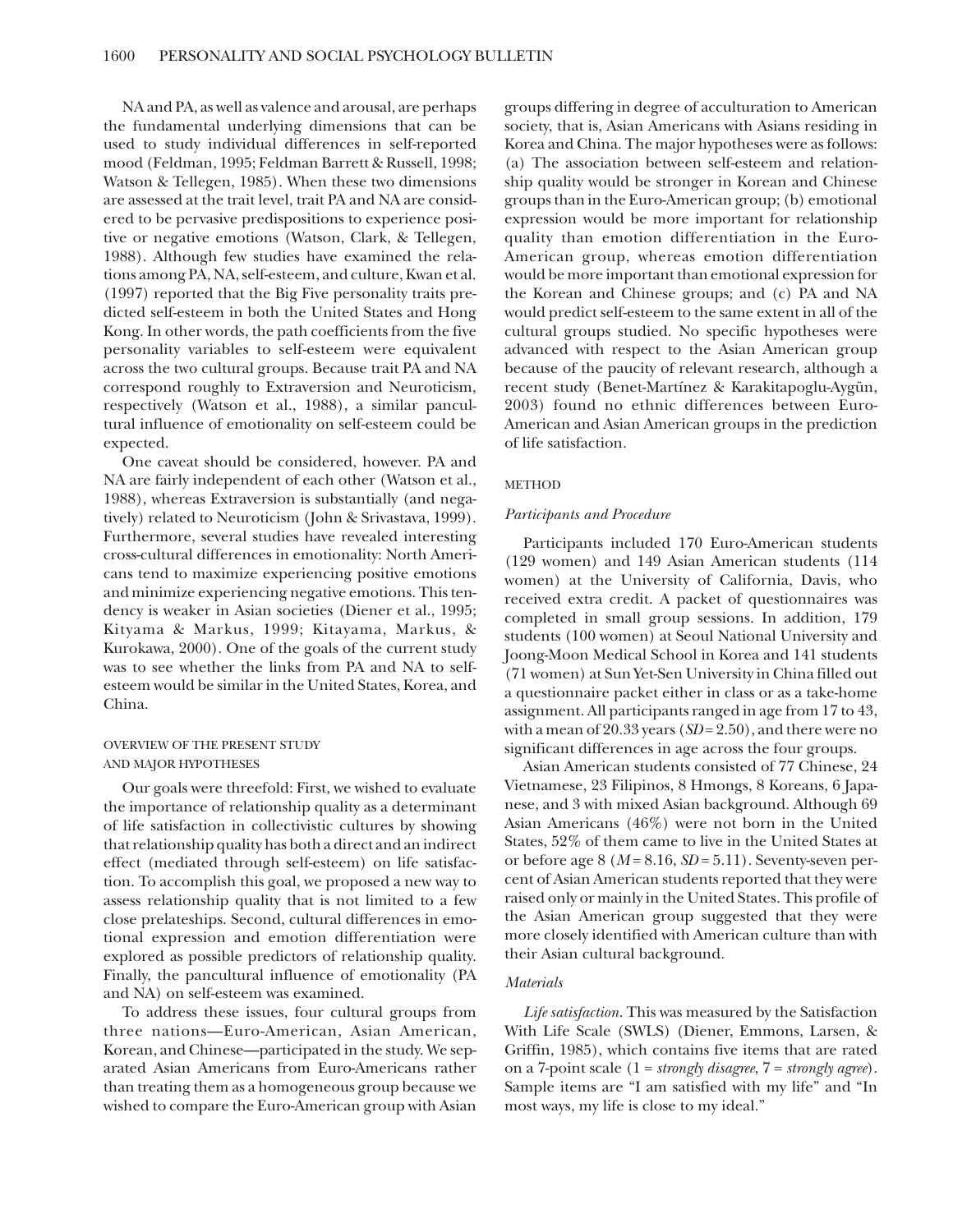*Self-esteem*. The Rosenberg Self-Esteem Scale (RSES) (Rosenberg, 1965) is a 10-item measure based on a 7 point rating scale. It is a measure of global self-esteem, and half of the items are reverse-keyed. Sample items are "On the whole, I am satisfied with myself" and "I certainly feel useless at times" (reversed).

*Relationship quality*. The six-item Interpersonal Relationship Quality scale (IRQ) (Kang & Shaver, in press) was used to assess quality of interpersonal relationships. Rather than assessing the satisfaction with specific relationships, the focus of this questionnaire is on maintaining good interpersonal relationships with others in general. The items of this scale were developed to describe possible characteristics of people who maintain warm and comfortable relationships with others (see Appendix A): They tend to keep in touch with old friends and neighbors ("I enjoy visiting old friends and neighbors in my hometown"), tend to be sensitive to others' needs around them ("I am highly receptive to the needs of those around me"), often hear compliments from their friends and family ("My friends would describe me as kind and affectionate" and "Family members often say that I am good-natured and have a heart for helping others"), feel good about their relationships with others in general ("I feel that my relationships with others are friendly and comforting"), and tend to have a broad social network ("I am like a spider web, with connections to may different people"). The internal consistency reliability reported in Kang and Shaver (in press) was .80  $(N = 100)$  and the test-retest reliability throughout a 6week interval was .78 ( $N = 93$ ). Kang and Shaver (in press) also validated this scale by obtaining peer ratings. A copy of the IRQ, altered so that it could be used to describe another person, was mailed to peers named by 94 participants. The total number of peers responding was 347 (the number per subject ranged from 2 to 5, with *M* = 3.69, *SD* = .98). The self-peer agreement coefficient was quite high  $(r = .56)$ , implying that individuals who score high on the scale are perceived by others as people who maintain good interpersonal relationships (refer to the Method section of Study 2 in Kang & Shaver, in press, for more details).

*Emotional expression*. This was assessed by the 16-item Emotional Expressiveness Questionnaire (EEQ) (King & Emmons, 1990), which measures self-reported emotional expressiveness on a 7-point scale ranging from 1 (*not at all characteristic*) to 7 (*extremely characteristic*). Sample items are "When I am angry, people around me usually know" and "I laugh a lot."

*Emotion differentiation*. The seven-item Emotion Differentiation Scale (EDS) was selected to assess emotion differentiation. This is one of the subscales of the Range and Differentiation of Emotional Experience Scale (Kang & Shaver, in press), which was developed to tap individual differences in having varied and welldifferentiated emotional experiences. Items of the EDS are rated on a 7-point scale ranging from 1 (*does not describe me at all*) to 7 (*describes me extremely well*). This scale is displayed in Appendix B. Kang and Shaver (in press) reported that the internal consistency of the EDS was .79 with a 5-point rating scale  $(N = 629)$  and .83 with a 7point rating scale  $(N = 100)$ . Its test-retest reliability was .71 throughout a 6-week interval  $(N = 93)$ .

*PA and NA*. The Positive Affect and Negative Affect Schedule (PANAS) (Watson et al., 1988) was selected to measure trait PA and NA. Ten positive adjectives (e.g., *excited*) and 10 negative adjectives (e.g., *distressed*) were rated on a 5-point scale to indicate the extent to which participants feel this way in general.

Internal consistencies of these scales can be found in Table 1 for each of the four cultural groups. All questionnaires were originally developed in English and translated into Korean and Chinese by native speakers of each language. To ensure equivalence between the original scales and the translated ones, bilingual undergraduate and graduate students back-translated the Korean and Chinese scales into English and thoroughly checked any discrepancies between the original and the translated versions of the scales.

#### *Overview of the Data Analyses*

Figure 1 displays the model we tested in this study, according to which self-esteem is predicted by NA and PA and relationship quality is predicted by emotional expression and emotion differentiation. A path also was specified from relationship quality to self-esteem, and this path was expected to be stronger for Asian than for Euro-American participants. Both self-esteem and relationship quality were expected to predict life satisfaction. Multigroup analyses within a structural equation model were used to test this model.

To prepare the data for the multigroup analyses, each scale was factor-analyzed to check its unidimensionality. Any item that loaded negatively on the first unrotated factor was eliminated at this stage. One item from the Rosenberg Self-Esteem Scale and four items from the Emotional Expressiveness Questionnaire were discarded from further analyses for this reason.<sup>1</sup> Except for these items, all items from all of the scales worked equally well in all four cultural groups.

After removing the five items that did not work crossculturally, another set of factor analyses was conducted using a principal-axis method and specifying a singlefactor solution. The factor loadings from these analyses were used to parcel items on each scale into three groups so that each latent variable had three indicators. The items were aggregated into three groups such that the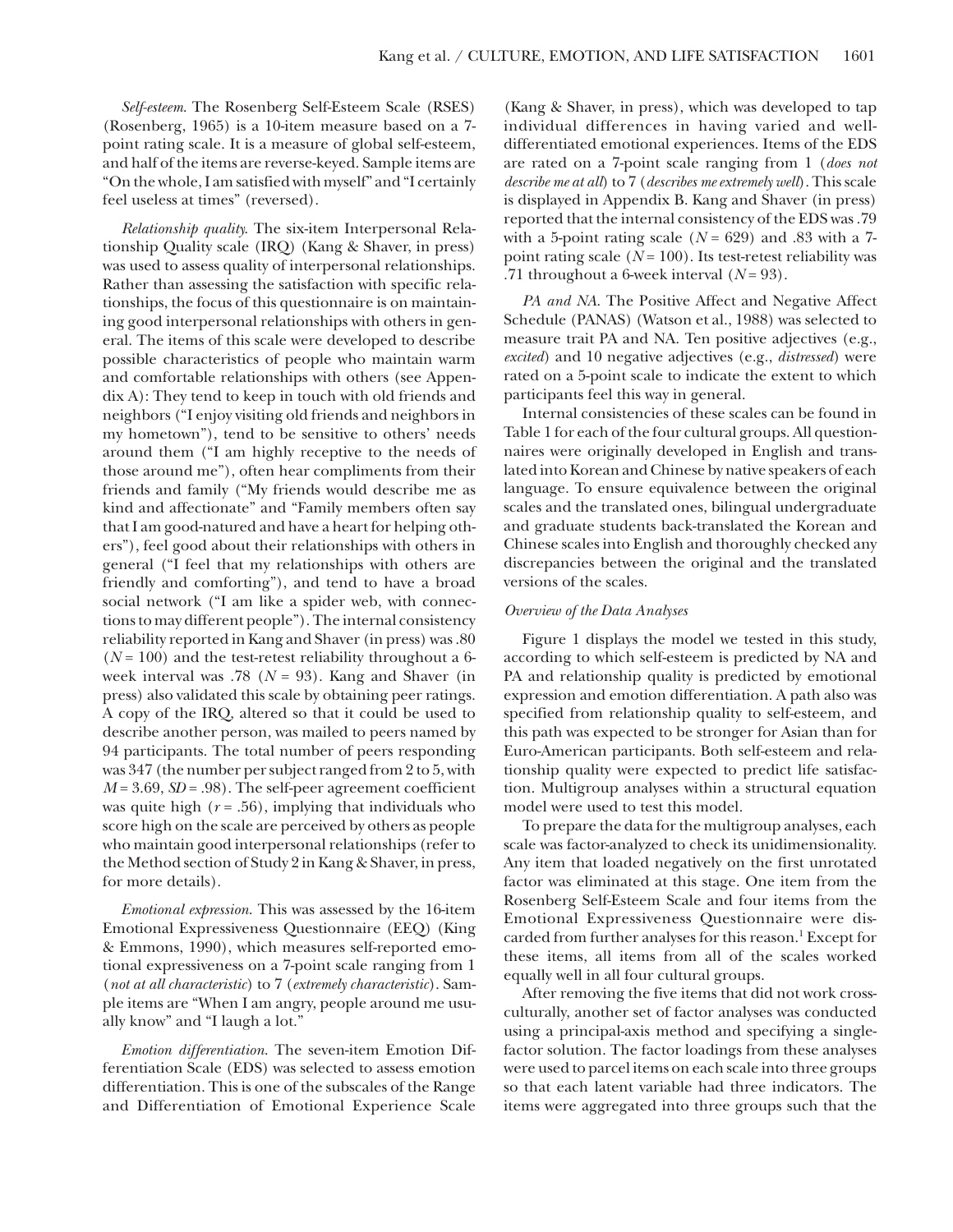|                                                                   | LS SE                                                                                                                         |  | RQ PA NA EE | ED  |
|-------------------------------------------------------------------|-------------------------------------------------------------------------------------------------------------------------------|--|-------------|-----|
| Euro-American                                                     |                                                                                                                               |  |             |     |
| М                                                                 | $5.12_{\text{a}}$ $5.77_{\text{a}}$ $4.01_{\text{a}}$ $3.60_{\text{a}}$ $2.10_{\text{a}}$ $4.89_{\text{a}}$ $4.56_{\text{a}}$ |  |             |     |
| SD.                                                               | $(1.18)$ $(.94)$ $(.70)$ $(.58)$ $(.60)$ $(.91)$ $(1.06)$                                                                     |  |             |     |
| Asian American                                                    |                                                                                                                               |  |             |     |
| М                                                                 | $4.21b$ $5.09b$ $3.70b$ $3.34b$ $2.36b$ $4.46b$ $4.14b$                                                                       |  |             |     |
| SD.                                                               | $(1.34)$ $(1.18)$ $(0.72)$ $(0.57)$ $(0.71)$ $(0.88)$ $(0.99)$                                                                |  |             |     |
| Korean                                                            |                                                                                                                               |  |             |     |
| М                                                                 | $3.58_c$ $5.01_b$ $3.03_c$ $2.98_c$ $2.52_c$ $4.07_c$ $3.68_c$                                                                |  |             |     |
| SD.                                                               | $(1.18)$ $(1.10)$ $(0.68)$ $(0.55)$ $(0.64)$ $(0.86)$ $(1.18)$                                                                |  |             |     |
| Chinese                                                           |                                                                                                                               |  |             |     |
| М                                                                 | $3.38_c$ $4.93_b$ $3.31_d$ $3.07_c$ $2.54_c$ $3.95_c$ $3.78_c$                                                                |  |             |     |
| SD.                                                               | $(1.17)$ $(1.13)$ $(0.86)$ $(0.60)$ $(0.66)$ $(0.97)$ $(1.32)$                                                                |  |             |     |
| Number of items $5 \t 9^a \t 6 \t 10 \t 10 \t 12^a \t 7$          |                                                                                                                               |  |             |     |
| Euro-American α 88 88 82 82 83 83 86                              |                                                                                                                               |  |             |     |
| Asian American $\alpha$ $.92$ $.91$ $.81$ $.83$ $.87$ $.78$ $.82$ |                                                                                                                               |  |             |     |
| .89 .92 .72 .79 .83 .80 .92<br>Korean $\alpha$                    |                                                                                                                               |  |             |     |
| Chinese $\alpha$                                                  | .85 .89 .75 .80 .84 .82                                                                                                       |  |             | .91 |

**TABLE 1: Means and Standard Deviations of Variables, Along With Scale Properties**

NOTE: *N* = 164 (Euro-American), 148 (Asian American), 175 (Korean), and 139 (Chinese). Means within columns that do not share a common subscript differ at  $p < .05$ . LS = life satisfaction, SE = selfesteem, RQ = relationship quality, PA = positive affect, NA = negative affect, EE = Emotional Expressiveness Questionnaire, ED = emotion differentiation.

a. One item from the Rosenberg Self-esteem Scale and four items from the Emotional Expressiveness Questionnaire were eliminated due to their negative loadings on the first unrotated factor (see Note 1 for more details).

resulting parcels had, on average, equivalent factor loadings, following Kwan et al.'s (1997) practice. This parceling process was undertaken because individual items on a questionnaire often have less than adequate reliability and low communality (Kishton & Widaman, 1994).

The model displayed in Figure 1 was first tested without imposing factor invariance. It was then tested again with factor invariance (identical factor loadings for all cultural groups for each of the latent variables). If there was no significant increase in the value of  $\chi^2$  when factor invariance was imposed, we considered the assumption of factor invariance to have been met. Only then were the path coefficients among latent constructs across the four cultural groups compared and the meaning of the differences interpreted. These multigroup analyses provide amore powerful tool for testing cross-cultural differences than do three separate studies (such that the European American group was paired with the Asian American, Korean, and Chinese groups, respectively) by imposing factor invariance across the four groups simultaneously (Dunn, Everitt, & Pickles, 1993).

## RESULTS

#### *Means and Zero-Order Correlations*

Table 1 shows the means and standard deviations for all of the scales used in the study, along with scale properties.<sup>2</sup> The Euro-American students had the highest mean on six of the seven measures (life satisfaction, selfesteem, relationship quality, PA, emotional expression, and emotion differentiation) and the lowest mean on the trait NA scale. The Asian American group generally placed between the Euro-American group and both of the Asian groups in terms of their mean scores, but of interest, the Asian American group did not have higher self-esteem than the Korean and Chinese groups. Korean and Chinese participants had the lowest means on all scales except the NA scale.

The means on the trait PA and NA scales for the four cultural groups supported previous findings (Diener et al., 1995; Kitayama et al., 2000). Euro-American students tended to maximize their positive feelings and minimize negative feelings (3.60 vs. 2.10), but this tendency was not as evident among Asian participants (for Koreans, 2.98 vs. 2.52; for the Chinese, 3.07 vs. 2.54). Interestingly, on this dimension, Asian American participants displayed a response pattern similar to that of Euro- American participants (3.34 vs. 2.36), supporting our speculation that the Asian American participants in this study seemed to be highly acculturated to America. Recall that 77% of the Asian Americans in this study were either born in the United States or came to live in the United States at or before age 8. Recent immigrants from Asian countries might display a different pattern of means.

Intercorrelations among the variables are displayed for each cultural group in Table 2. As expected, the correlations between PA and NA were not high, ranging from –.20 (Euro-American group) to .03 (Korean group). Of interest, the Chinese group had a slight positive correlation (.12). Similar results regarding positive and negative affects were recently reported by Bagozzi, Wong, and Yi (1999), who compared participants from the United States, China, and Korea. Scores on the Emotional Expressiveness Questionnaire and the Emotion Differentiation Scale were not highly correlated with each other (*r* = .26, .26, .25, and .13 for Euro-Americans, Asian Americans, Koreans, and Chinese, respectively), implying that emotional expressiveness and emotion differentiation are distinct concepts. Internal consistencies of the scales are presented in Table 1. Reliabilities were acceptable, ranging from .72 to .92.

## *Testing the Model*

Multigroup analyses were conducted using the LISREL 8.3 program (Jöreskog & Sörbom, 1999). Before the proposed model was tested, a measurement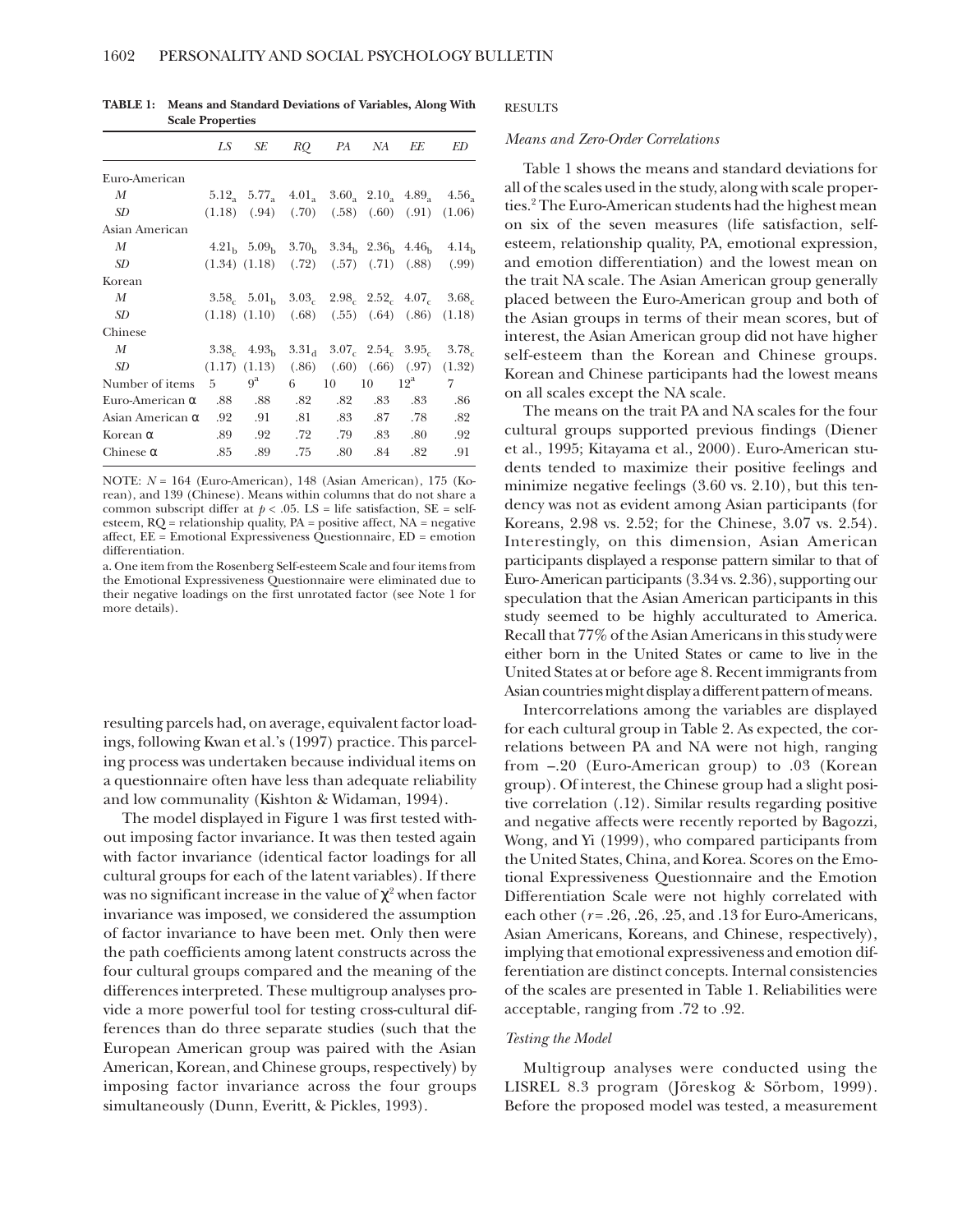

**Figure 1 Culture-specific and culture-general patterns of psychological processes in life satisfaction.** *N* **= 164 for the Euro-American sample,** *N* **= 148 for the Asian American sample,** *N***= 175 for the Korean sample, and** *N* **= 139 for the Chinese sample.Standardized path coefficients are shown.E = Euro-American, A = Asian American, K = Korean, and C = Chinese.Coefficients less than .20 were not significant at the** *p* **< .05 level. Factor loadings and measurement errors are omitted for clarity.**

model of the seven latent variables was checked across the four cultural groups. All factor loadings of latent variables were statistically significant at  $p < .05$ , and the measurement model yielded an acceptable level of fit to the four groups,  $χ²(672, N = 639) = 1097.85$ , root mean square error of approximation (RMSEA) = .06, Non-Normed Fit Index (NNFI) = .93, Comparative Fit Index  $(CFI) = .94.$ 

Next, we tested the factor invariance of the proposed model, as shown in Figure 1. All factor loadings of latent variables and all path coefficients were freely estimated at the beginning and then the factor loadings were constrained to be equal across all four groups to test factor invariance. The chi-square test between the two structural equation models (before and after imposing factor invariance) suggested no substantial loss in model fit,  $\Delta \chi^2$  = 51.10,  $\Delta df$  = 54, *p* = .59. Three overall fit indices indicated that the assumption of factor invariance was acceptable,  $RMSEA = .06$ ,  $NNFI = .92$ , and  $CFI = .93$ , although the chi-square value was significant, given the large *N*,  $\chi^2$ (758, *N* = 639) = 1266.91, *p* < .01. This model served as the baseline model for testing hypotheses.

A set of nested structural equation models was constructed to test our hypotheses. The first hypothesis that relationship quality would boost self-esteem in collectivistic societies—was tested by comparing the baseline model with a model that did not have a path from relationship quality to self-esteem. The chi-square test supported our hypothesis, suggesting that this path was necessary,  $\Delta \chi^2 = 20.16$ ,  $\Delta df = 4$ ,  $p < .01$ . When we imposed equality constraints on the path coefficients across the four groups, the acceptability of the constraint was not supported,  $\Delta \chi^2 = 9.05$ ,  $\Delta df = 3$ ,  $p < .05$ , suggesting that the path coefficients were significantly different from each other. Maintaining good interpersonal relationships seems to cause Korean ( $\beta$  = .31) and Chinese (β= .25) participants to feel better about themselves, but this is not the case for Euro-Americans (β = .02). The path coefficient for the Asian American group was small but statistically significant (β = .14).

The results of this study also replicated the previous findings with respect to the relative importance of selfesteem and relationship quality in determining life satisfaction. Self-esteem appears to be more important than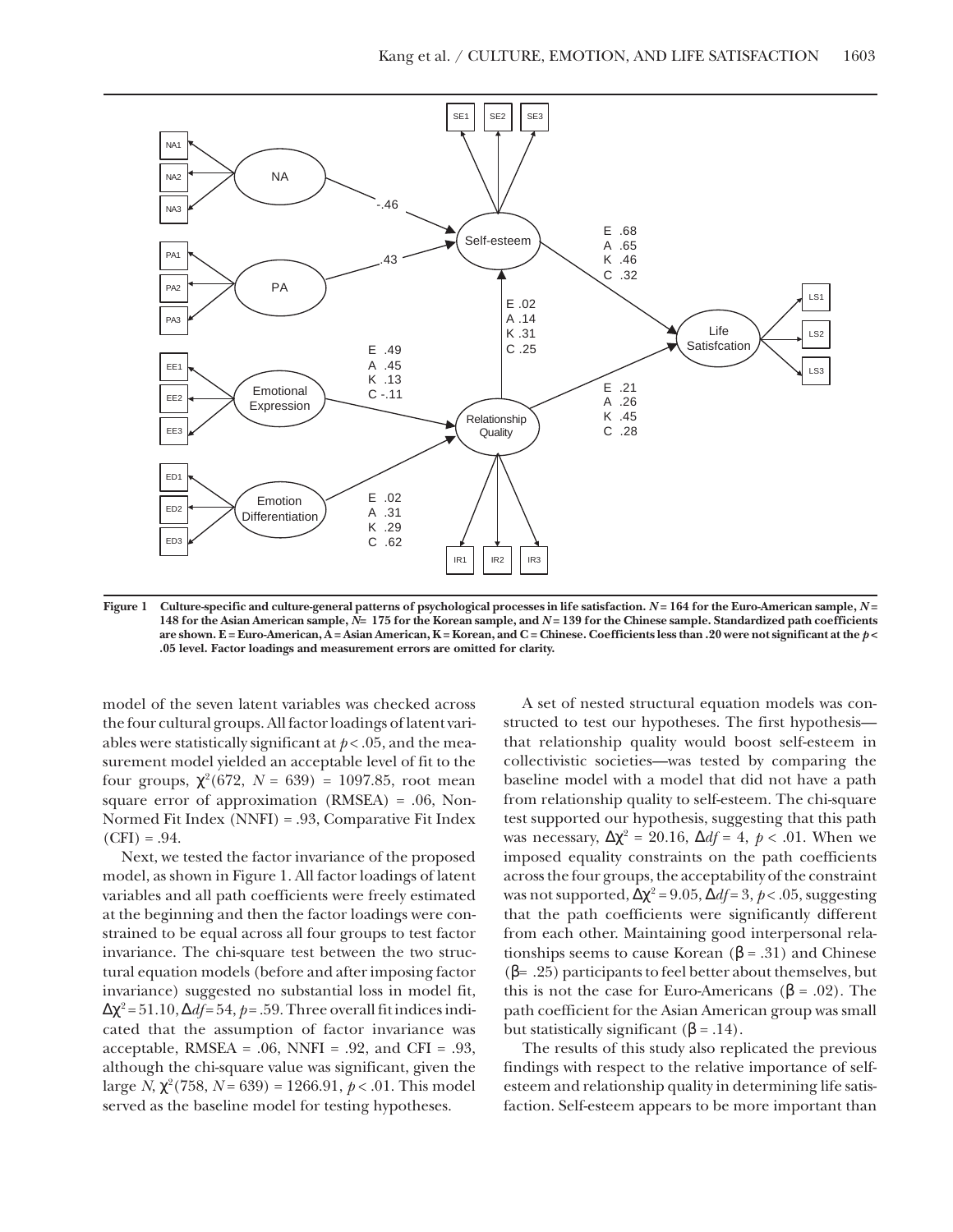|                              | $\boldsymbol{I}$ | $\sqrt{2}$ | $\overline{\mathfrak{Z}}$ | $\overline{4}$ | 5      | 6   |
|------------------------------|------------------|------------|---------------------------|----------------|--------|-----|
| Euro-American ( $N = 164$ )  |                  |            |                           |                |        |     |
| 1. Life satisfaction         |                  |            |                           |                |        |     |
| 2. Self-esteem               | .64              |            |                           |                |        |     |
| 3. Relationship quality      | .30              | .21        |                           |                |        |     |
| 4. Positive affect           | .47              | .50        | .38                       |                |        |     |
| 5. Negative affect           | $-.44$           | $-.53$     | $-.08$                    | $-.20$         |        |     |
| 6. Emotional expression      | .32              | .16        | .39                       | .26            | .05    |     |
| 7. Emotion differentiation   | .15              | .16        | .22                       | .21            | $-.05$ | .26 |
| Asian American ( $N = 148$ ) |                  |            |                           |                |        |     |
| 1. Life satisfaction         |                  |            |                           |                |        |     |
| 2. Self-esteem               | .71              |            |                           |                |        |     |
| 3. Relationship quality      | .39              | .33        |                           |                |        |     |
| 4. Positive affect           | .47              | .55        | .32                       |                |        |     |
| 5. Negative affect           | $-.50$           | $-.60$     | $-.24$                    | $-.12$         |        |     |
| 6. Emotional expression      | .53              | .43        | .45                       | .45            | $-.17$ |     |
| 7. Emotion differentiation   | .25              | .27        | .25                       | .35            | $-.09$ | .26 |
| Korean $(N=175)$             |                  |            |                           |                |        |     |
| 1. Life satisfaction         |                  |            |                           |                |        |     |
| 2. Self-esteem               | .58              |            |                           |                |        |     |
| 3. Relationship quality      | .51              | .39        |                           |                |        |     |
| 4. Positive affect           | .35              | .39        | .38                       |                |        |     |
| 5. Negative affect           | $-.27$           | $-.41$     | $-.11$                    | .03            |        |     |
| 6. Emotional expression      | .13              | .17        | .18                       | .29            | .05    |     |
| 7. Emotion differentiation   | .28              | .23        | .31                       | .32            | .05    | .25 |
| Chinese $(N=139)$            |                  |            |                           |                |        |     |
| 1. Life satisfaction         |                  |            |                           |                |        |     |
| 2. Self-esteem               | .43              |            |                           |                |        |     |
| 3. Relationship quality      | .39              | .40        |                           |                |        |     |
| 4. Positive affect           | .15              | .39        | .43                       |                |        |     |
| 5. Negative affect           | $-.25$           | $-.31$     | $-.07$                    | .12            |        |     |
| 6. Emotional expression      | .09              | .11        | $-.01$                    | .24            | .09    |     |
| 7. Emotion differentiation   | .24              | .25        | .51                       | .36            | .14    | .13 |

**TABLE 2: Correlations Among Variables in the Four Cultural Groups**

NOTE: Correlation coefficients with an absolute value greater than .16 are significant at the .05 level according to a two-tailed test.

maintaining good interpersonal relationships to life satisfaction for Euro-Americans ( $β$ s = .68 vs. .21), but the two variables contribute about equally to life satisfaction for Koreans ( $\beta$ s = .46 vs. .45) and Chinese ( $\beta$ s = .32 vs. .28). The pattern for Asian Americans is more similar to the pattern for Euro-Americans than to the pattern for Asians. Self-esteem was more important than interpersonal relationships for their life satisfaction (βs = .65 vs. .26).

To test the second hypothesis—that there would be cultural differences in emotional expression and emotion differentiation—equality constraints were imposed on the path coefficients from emotional expression to relationship quality and from emotion differentiation to relationship quality. The chi-square tests supported our hypothesis, showing that imposing the equality constraints was not acceptable,  $\Delta \chi^2 = 24.54$ ,  $\Delta df = 3$ ,  $p < .01$ , for emotional expression and  $\Delta \chi^2 = 26.68$ ,  $\Delta df = 3$ ,  $p < .01$ , for emotion differentiation.

As hypothesized, the two emotion variables performed differently as predictors of relationship quality in the different cultural groups. For Euro-American participants, emotional expression played a significant role in the management of interpersonal relationships, whereas emotion differentiation did not ( $\beta$ s = .49 and .02, respectively). However, this pattern was reversed for Asian participants ( $\beta$ s = .13 and .29 for Koreans, -.11 and .62 for Chinese), suggesting that emotion differentiation was more important than emotional expression in maintaining good interpersonal relationships in Korea and, especially, in China.<sup>3</sup>

Interestingly, for Asian Americans, both emotional expressiveness and emotion differentiation were important for good interpersonal relationships (β = .45 and .31, respectively). Although the Asian American group did not differ much from the Euro-American group in other psychological processes in this model, they were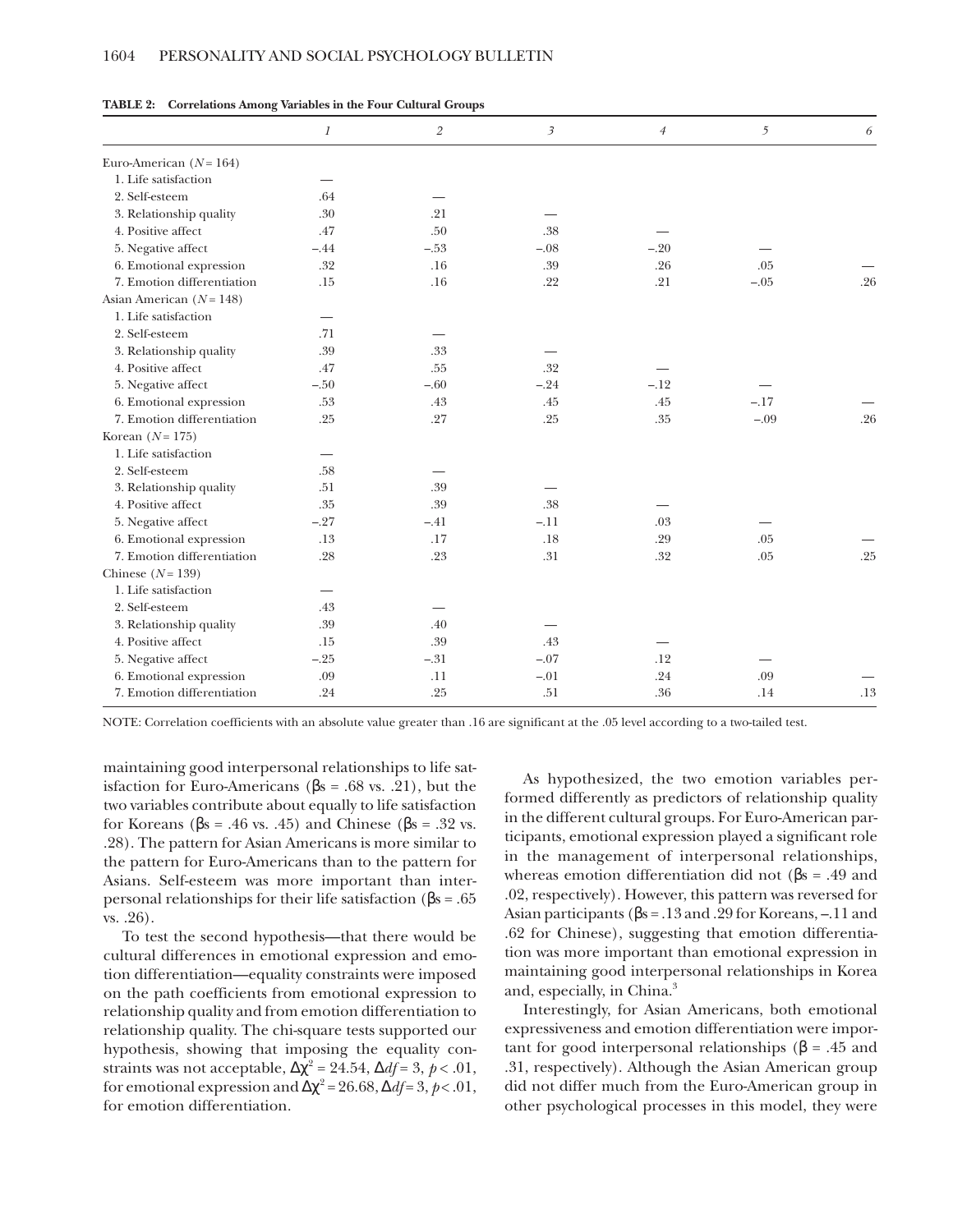different from the Euro-American group in benefiting interpersonally from higher emotion differentiation scores.

Finally, we tested the culture-general pattern of emotionality (PA and NA) by imposing equality constraints on the path coefficients from emotionality variables to self-esteem across the four groups. The results of the chisquare comparison test with the baseline model supported our prediction that there would be a culturegeneral pattern,  $\Delta \chi^2 = .11$ ,  $\Delta df = 6$ ,  $p = .99$ . NA and PA were equally strong predictors of self-esteem across the four cultural groups ( $βs = -.46$  and .43 for NA and PA). Three overall fit indices indicated that the final model was acceptable,  $\chi^2(764, N = 639) = 1267.02, p < .01,$  $RMSEA = .06$ ,  $NNFI = .93$ , and  $CFI = .93$ . The standardized path coefficients for the final model across the four cultural groups are presented in Figure 1.

Considerable portions of the variance in self-esteem  $(R^2 = .67, .49, .44,$  and  $.35$  for Euro-Americans, Asian Americans, Koreans, and Chinese, respectively) and life satisfaction  $(R^2 = .51, .40, .61,$  and  $.32)$  were explained by the model. To a lesser degree, the model also accounted for a significant portion of the variance in the quality of interpersonal relationships  $(R^2 = .28, .38, .33, \text{ and } .16)$ .

#### DISCUSSION

The aim of the present research was to explore culturespecific psychological processes involved in the prediction of life satisfaction. We found that relationship quality was associated with both self-esteem and life satisfaction among students in collectivist cultures, but it contributed only to life satisfaction, not self-esteem, among students in individualist cultures. Furthermore, two emotion variables were proposed as possible predictors of relationship quality. As hypothesized, emotional expression proved relevant for managing good interpersonal relationships among Euro-Americans, whereas emotion differentiation was relevant for good interpersonal relationships among Asians. The Asian American group appeared to benefit from both expressiveness and differentiation. The pancultural influence of emotionality on self-esteem also was demonstrated, suggesting that feeling good about oneself is determined to some extent by biologically rooted temperament (Schimmack et al., 2002).

# *Culture-Specific Associations Among Emotion, Relationship Quality, and Self-Esteem*

The current study clearly reveals the importance of maintaining good interpersonal relationships among members of collectivist cultures by showing that relationship quality has both a direct and an indirect effect (mediated through self-esteem) on life satisfaction. When we asked participants to evaluate their interper-

sonal relationships in general rather than a few close relationships, maintaining good interpersonal relationships appear to cause people in collectivist cultures to feel good not only about their lives but also about themselves. Although the importance of maintaining good interpersonal relationships in collectivistic cultures has been underscored by a number of theorists (Markus & Kitayama, 1991; Triandis, 1989), few studies have demonstrated this importance empirically.

Another unique contribution of our study is the identification of two emotion variables that work in culturespecific ways to predict the quality of interpersonal relationships. As expected, emotional expression was more important for Americans in maintaining good interpersonal relationships, whereas emotion differentiation was more important for Asians. An unexpected finding was that both expression and differentiation contributed to good interpersonal relationships among Asian Americans. This unique pattern of emotion-related determinants of relationship quality occurred despite many other similarities between Euro-Americans and Asian Americans.

#### *Limitations and Implications for Future Studies*

The findings from this study should be considered in relation to potential limitations. First, the sample size was modest for the model we tested. This limitation interfered with testing the effect of gender differences in the hypothesized culture-specific patterns using a structural equation model. Gender composition varied across the two cultures, with more women than men participating in the Euro-American and Asian American groups. The study should be repeated with larger and more gender-balanced samples.

Another concern is generalizability of the findings. So far, Kwan et al. (1997), Uchida et al. (2001), and we have examined the relative importance of self-esteem and relationship quality as determinants of life satisfaction only within East Asian countries including Hong Kong, Japan, the Philippines, Korea, and China. Whether similar cross-cultural patterns would be found in other collectivistic societies in South America or Africa is an empirical question. The same generalizability question could be asked about the culture-specific patterns involving emotion and relationship quality. Unlike East Asians, South Americans are known for their emotional expressivity, although they live in collectivistic societies. It would be interesting to investigate whether both emotional expression and emotion differentiation are necessary for maintaining good interpersonal relationships in Latin American societies.

The current study did not include personality variables as predictors of relationship quality. The variance in relationship quality explained by the two emotion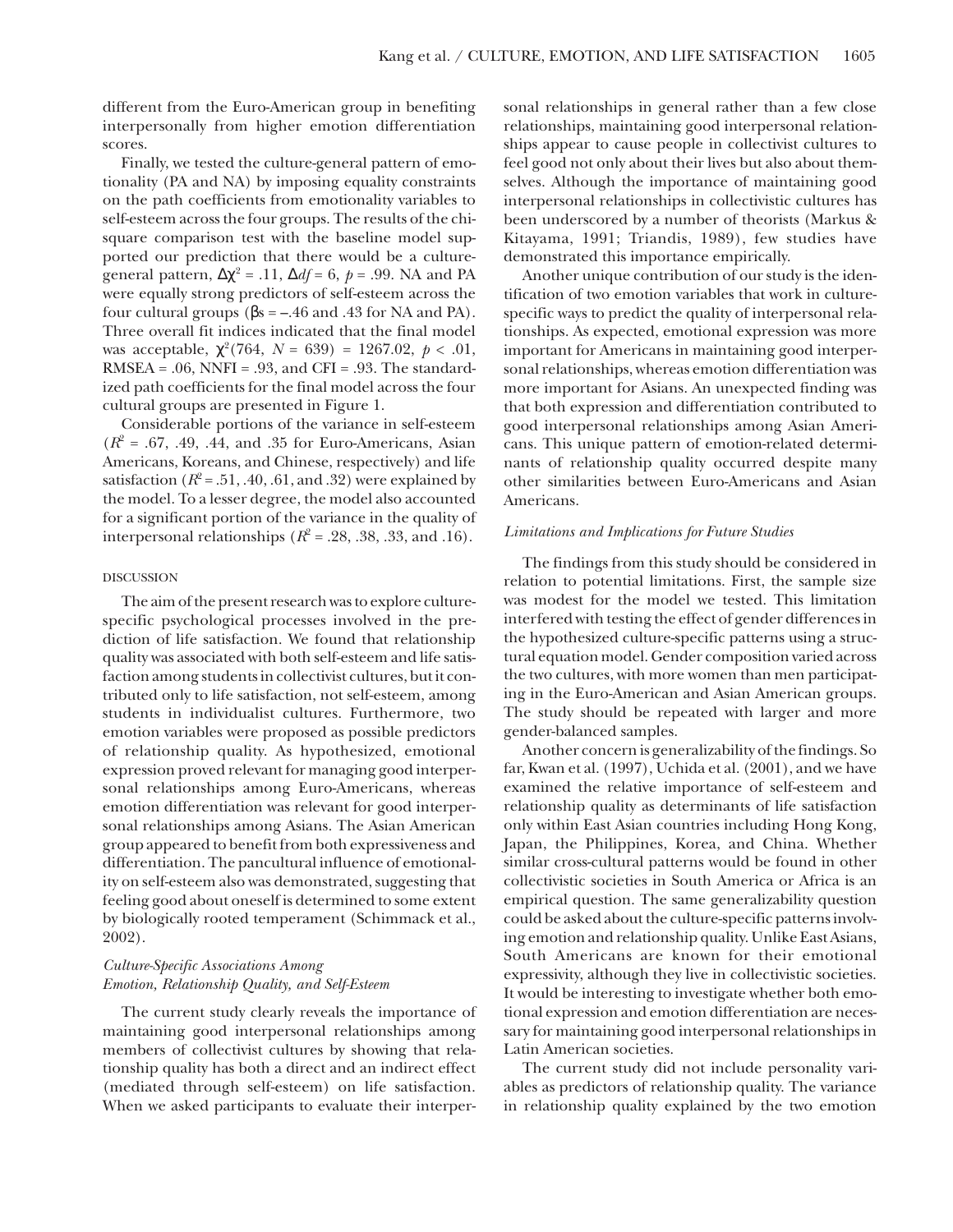variables was not large across the four cultural groups  $(R^2 = .28, .38, .33,$  and  $.16$  for Euro-American, Asian American, Korean, and Chinese groups), implying that a considerable portion of the variance remains unexplained. Kwan et al. (1997) and Uchida et al. (2001) examined several personality variables as determinants of relationship harmony or perceived social support (interdependent self-construal, Big Five personality factors, sympathy) and found pancultural relations between personality variables and interpersonal relationship variables. Although emotional expression is strongly associated with Extraversion and emotion differentiation is closely associated with Openness to Experience among the Big Five personality factors (Kang & Shaver, in press), it would be interesting to include other personality variables such as Agreeableness in future studies. This would allow researchers to examine both culture-general and culture-specific patterns simultaneously.

Among the four cultural groups that participated in our study, special attention should be given to the Chinese group. The proportion of variance in life satisfaction explained by self-esteem and relationship quality in this group was somewhat lower than in the other groups ( $R^2$  = .32, compared to .51, .40, and .61 for Euro-Americans, Asian Americans, and Koreans, respectively). This result implies that self-esteem and relationship quality might be less important for life satisfaction in China than in the United States and Korea, which may be reasonable when viewed from an emic perspective on cross-cultural differences (Brislin, Lonner, & Thorndike, 1973). This perspective raises the possibility that self-esteem and relationship quality might need to be assessed in another way in China due to some unknown cultural specificity. However, this result also might be caused by some unique characteristic of the sample recruited for our study. The Chinese participants resided in Guangzhou, China, which is located near Hong Kong and undergoing rapid economic development because of its geographic location. We are not sure how representative this group is of China in general, so it will be important to replicate the findings with samples from different parts of China.

Our study contributes to understanding Asian Americans by providing new information regarding the interrelations among emotion, relationship quality, selfesteem, and life satisfaction for this group. The Asian Americans who participated in our study appeared to be similar to Euro-Americans in several ways: Self-esteem was a more important determinant of life satisfaction than relationship quality, and relationship quality predicted self-esteem only weakly. However, Asian Americans were clearly different from Euro-Americans in the ways in which the two emotion variables predicted relationship quality. Both expression and differentiation contributed to good interpersonal relationships among Asian Americans. Whether the unique pattern of emotion-related determinants of relationship quality for Asian Americans is due simply to being only partly acculturated to Euro-American society or to interacting with both Euro-American and Asian social networks is an interesting topic for future research. Research could be designed to compare Asian American groups that differ in their acculturation level or groups that differ in terms of the composition of their social networks.

#### *Closing Remarks*

The studies reported here demonstrate the relative importance for individuals in collectivist cultures of maintaining good interpersonal relationships. These relationships appear to lead such individuals not only to feel good about their lives but also to feel better about themselves. In achieving good interpersonal relationships, or harmony, being emotionally expressive may not be important in collectivist societies. What seems to matter instead is emotion differentiation, which seems to help people be sensitive to each other's feelings. In contrast, in individualist societies, what seems to matter is being able to express one's own feelings. Asian Americans benefit from both expression and differentiation. One practical implication of our research is that Asian immigrants may benefit from encouragement and training to express their feelings more freely than is usual in their own culture. This may accelerate their acclimation to an individualistic society. Another implication is that Euro-Americans who wish to interact extensively with members of Asian cultures would benefit from encouragement and training in differentiating between finely nuanced feelings and muted emotional expressions.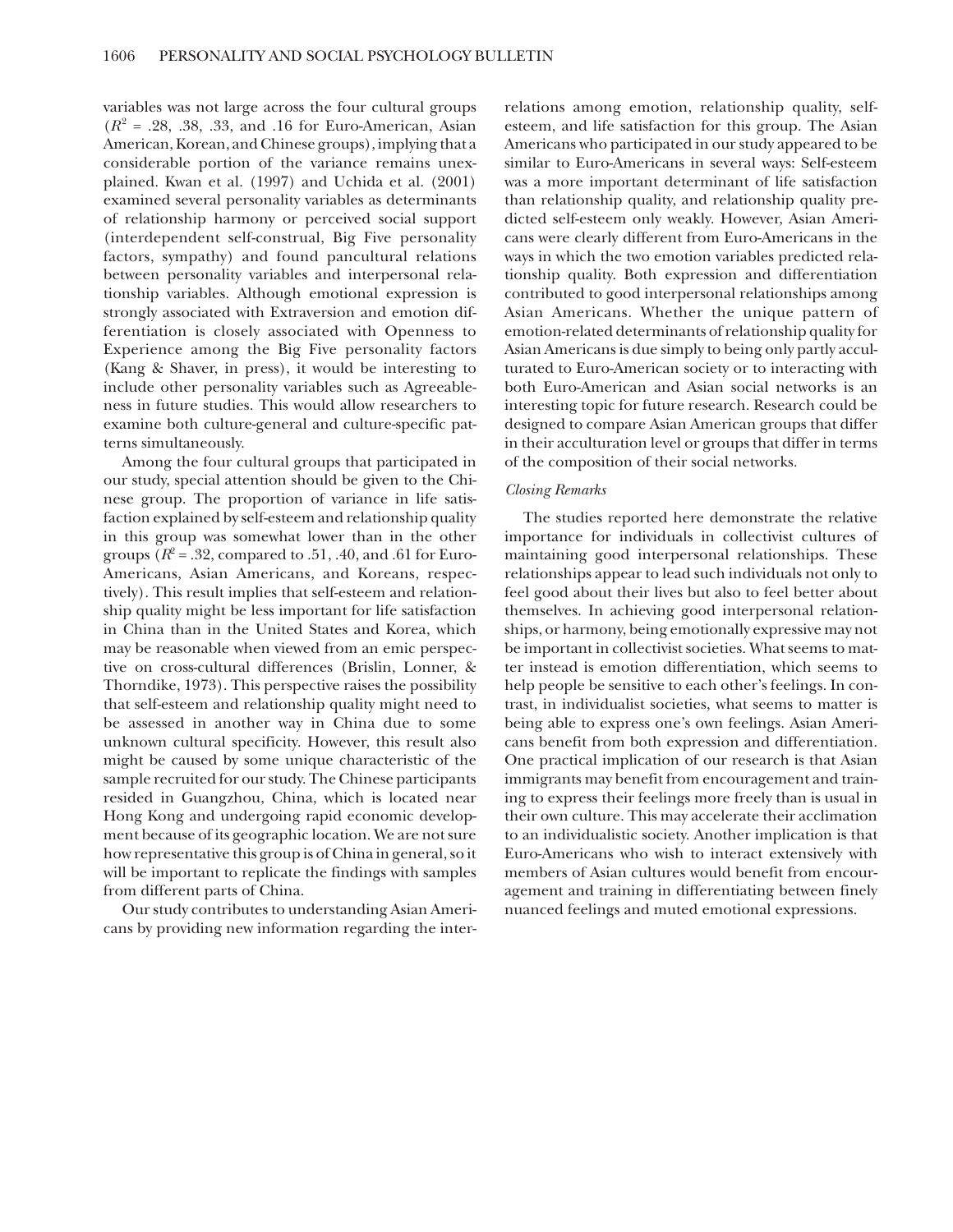## **APPENDIX A Interpersonal Relationship Quality**

Using the 7-point scale provided below, please indicate the extent to which you believe that the statement describes you, placing the appropriate number on the line preceding that item. Please be open and honest in responding.

This statement describes me . . .

|      |  | 4                                                  | -5 -6 |                       |
|------|--|----------------------------------------------------|-------|-----------------------|
| not. |  |                                                    |       | pretty very extremely |
|      |  | at all slightly somewhat moderately well well well |       |                       |

\_\_\_1. I enjoy visiting old friends and neighbors in my hometown.

\_\_\_2. My friends would describe me as kind and affectionate.

- \_\_\_3. Family members often say that I am good-natured and have a heart for helping people.
- \_\_\_4. I am highly receptive to the needs of those around me.
- \_\_\_5. I feel that my relationships with others are friendly and comforting.
- \_\_\_6. I am like a spider web, with connections to many different people.

## **APPENDIX B Emotion Differentiation Scale**

Using the 7-point scale provided below, please indicate the extent to which you believe that the statement describes you, placing the appropriate number on the line preceding that item. Please be open and honest in responding.

This statement describes me . . .

1 2 3 4 56 7 not pretty very extremely

at all slightly somewhat moderately well well well

- \_\_\_1. I tend to draw fine distinctions between similar feelings (e.g., depressed and blue, annoyed and irritated).
- \_\_\_2. I am aware that each emotion has a completely different meaning.
- \_\_\_3. I think that each emotion has a very distinct and unique meaning to me.
- \_\_\_4. I am aware of the different nuances or subtleties of a given emotion (e.g., depressed and blue, annoyed and irritated).
- \_\_\_5. I am good at distinguishing subtle differences in the meaning of closely related emotion words.
- \_\_\_6. If emotions are viewed as colors, I can notice even small variations within one kind of color (emotion).
- \_\_\_7. I am aware of the subtleties between feelings I have.

## **NOTES**

1. One item dropped from the Rosenberg Self-Esteem Scale is "I wish I could have more respect for myself" (No. 8), which loaded negatively on the unrated first factor in both the Korean and the Chinese groups. This item also was dropped from the Kwan et al. (1997) study due to the same reason. Four items were discarded from the Emotional Expressiveness Questionnaire because at least one of them loaded negatively on the first factor: "I apologize when I have done something wrong" (No. 14) for the Euro-American group, "I always express disappointment when things don't go as I'd like them to" (No. 16) for the Asian American group, "Whenever people do nice things for me, I feel 'put on the spot' and have trouble expressing my gratitude" (No. 8), and "If afriend surprised me with agift, I wouldn't know how to react" (No. 13) for the Korean and the Chinese groups.

2. Gender differences in the mean scores were examined by the four cultural groups. No gender differences were found among the Korean and the Chinese groups. In the Asian American group, men had a significantly higher mean score than women on the PA scale (3.57 vs. 3.27). Euro-American women tended to have higher mean scores on the Emotional Expressiveness Questionnaire (4.96 vs. 4.53) and on the Interpersonal Relationship Quality Scale (4.12 vs. 3.61). Because of the modest size of sample in each cultural group, separate multigroup analyses by gender were not attempted.

3. One thing that should be addressed here is that the multigroup analyses intend to test to what extent the covariance or correlation matrices from different groups have the same structure in a latent model. Although the European American group had higher mean scores on both the Emotional Expressiveness Questionnaire and the Emotion Differentiation Scale than did the Korean and Chinese groups, mean differences are not relevant to testing the similarity of the latent structure (Dunn, Everitt, & Pickes, 1993).

#### **REFERENCES**

- Aron, A., & Aron, E. (1996). Self and self-expansion in relationships. In G. J. O. Fletcher & J. Fitness (Eds.), *Knowledge structures in close relationships: A social psychological perspective* (pp. 325-344). Mahwah, NJ: Lawrence Erlbaum.
- Bagozzi, R. P., Wong, N., & Yi, Y. (1999). The role of culture and gender in the relationship between positive and negative affect. *Cognitive and Emotion*, *13*, 641-672.
- Bandura, A. (1982). Self-efficacy: Mechanism in human agency. *American Psychologists*, *37*, 122-147.
- Bellah, R. N., Madsen, R., Sullivan, W. M., Swidler, A., & Tipton, S. M. (1985). *Habits of the heart: Individualism and commitment in American Life*. Berkeley: University of California Press.
- Benet-Martínez, V., & Karakitapoglu-Aygün, Z. (2003). The interplay of cultural syndromes and personality in predicting life satisfaction: Comparing Asian Americans and European Americans. *Journal of Cross-Cultural Psychology*, *34*, 38-60.
- Briggs, J. L. (1970). *Never in anger: Portrait of an Eskimo family*. Cambridge, MA: Harvard University Press.
- Brislin, R. W., Lonner, W. J., & Thorndike, R. M. (1973). *Cross-cultural research methods*. New York: John Wiley.
- Brown, J. D. (1993). Self-esteem and self-evaluation: Feeling is believing. In J. Suls (Ed.), *Psychological perspectives on the self* (Vol. 4, pp. 27-58). Hillsdale, NJ: Lawrence Erlbaum.
- Brown, J. D., & Marshall, M. A. (2001). Self-esteem and emotion: Some thoughts about feelings. *Personality and Social Psychology Bulletin*, *27*, 575-584.
- Buck, R. (1984). *The communication of emotion*. New York: Guilford.
- DeNeve, K. M., & Cooper, H. (1998). The happy personality: A metaanalysis of 137 personality traits and subjective well-being. *Psychological Bulletin*, *124*, 197-229.
- De Rivera, J. (1984). Development and the full range of emotional experience. In C. Z. Malatesta & C. E. Izard (Eds.), *Emotion in adult development* (pp. 45-64). Beverly Hills, CA: Sage.
- Diener, E., & Diener, M. (1995). Cross-cultural correlates of life satisfaction and self-esteem. *Journal of Personality and Social Psychology*, *69*, 851-864.